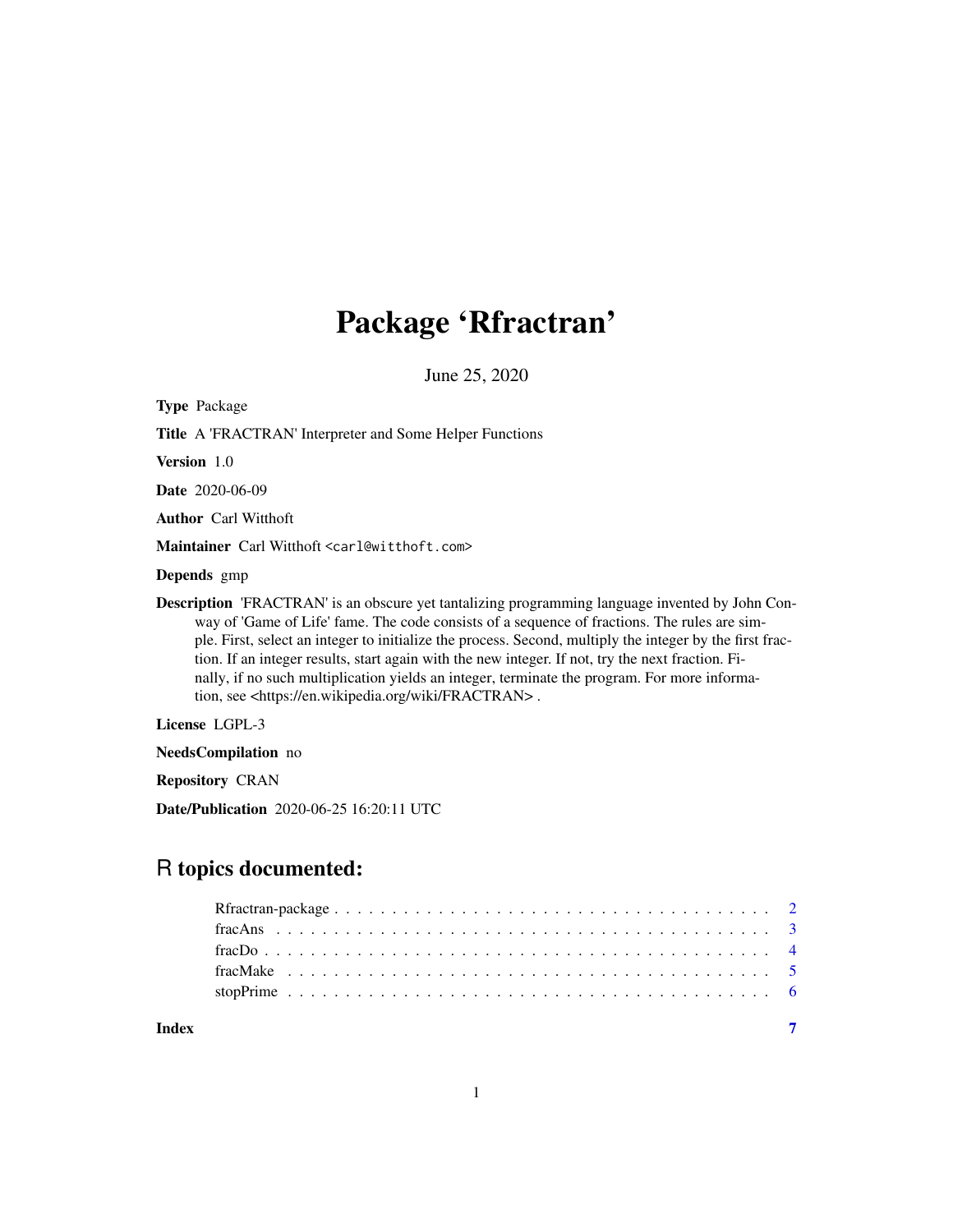<span id="page-1-0"></span>

#### Description

'FRACTRAN' is an obscure yet tantalizing programming language invented by John Conway of 'Game of Life' fame. The code consists of a sequence of fractions. The rules are simple. First, select an integer to initialize the process. Second, multiply the integer by the first fraction. If an integer results, start again with the new integer. If not, try the next fraction. Finally, if no such multiplication yields an integer, terminate the program. For more information, see <https://en.wikipedia.org/wiki/FRACTRAN> .

#### Details

The DESCRIPTION file:

| Package: Rfractran |                                                                                                                     |
|--------------------|---------------------------------------------------------------------------------------------------------------------|
| Type:              | Package                                                                                                             |
| Title:             | A 'FRACTRAN' Interpreter and Some Helper Functions                                                                  |
| Version: 1.0       |                                                                                                                     |
| Date:              | 2020-06-09                                                                                                          |
|                    | Author: Carl Witthoft                                                                                               |
|                    | Maintainer: Carl Witthoft <carl@witthoft.com></carl@witthoft.com>                                                   |
| Depends: gmp       |                                                                                                                     |
|                    | Description: 'FRACTRAN' is an obscure yet tantalizing programming language invented by John Conway of 'Game of Life |
| License: LGPL-3    |                                                                                                                     |

FRACTRAN is an obscure yet tantalizing programming "language" invented by John Conway of "Game of Life" fame. The code consists of a sequence of fractions. The operation is simple. 1 - Initalize with an integer 2 - Multiply the integer by the first fraction. If an integer results, start again with the new integer. If not, try the next fraction. 3 - If no such multiplication yields an integer, terminate the program. One warning: there is a FRACTRAN program that can be found on the web which is supposed to generate the digits of pi. Unfortunately, it's known to have a bug which causes it not to work. So far nobody has found a correction for it.

#### Author(s)

Carl Witthoft Maintainer: Carl Witthoft <carl@witthoft.com>

#### References

```
https://esolangs.org/wiki/Fractran https://oeis.org/wiki/List_of_FRACTRAN_programs_
to_compute_core_sequences
```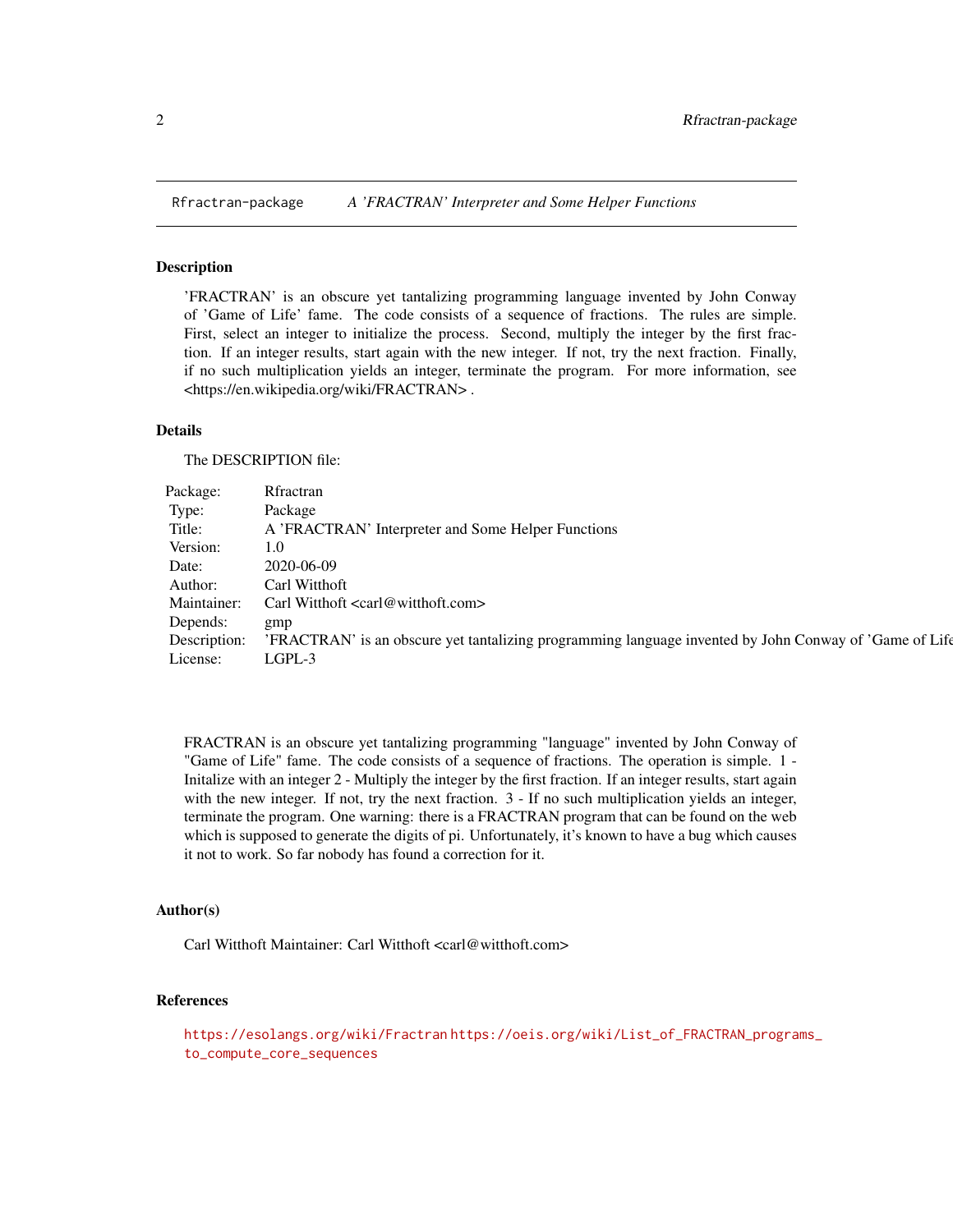#### <span id="page-2-0"></span>fracAns 3

#### Examples

```
##Not Run
# addition: { 3/2 } . Enter 2^a*3^b and get 3^(a+b) answer when terminated
# multiplication:
# { 455/33, 11/13, 1/11, 3/7, 11/2, 1/3 }
# then enter 2^a*3^b Terminates with 5^(a*b)
# prime generator (This function never terminates.)
#start with 10, feed to [7/3 99/98 13/49 39/35 36/91 10/143 49/13 7/11 1/2 91/1]
# and whenever the result of a run is of the form 10^p , p is prime
```
fracAns *A Q&D "Logulator" to Find Numbers of Interest From* fracDo *Output*

#### Description

In nearly all cases FRACTRAN's "result" is the exponent of some number. This function takes the logarithm of the specified base and identifies values which are integers (or nearly so, to the specified precision).

#### Usage

fracAns(intvec, logbase, logprec = 1e-05)

#### Arguments

| intvec  | A vector of bigg values, as returned from fracDo                                                                                                    |
|---------|-----------------------------------------------------------------------------------------------------------------------------------------------------|
| logbase | The base of the desired logarithm, e.g. 2 or 10 in many cases.                                                                                      |
| logprec | A reasonably small value used to check whether the returned double should be<br>considered to be an integer (thus ignoring binary precision errors) |

#### Value

A vector of the integer values found

#### Author(s)

Carl Witthoft <carl@witthoft.com>

#### Examples

```
##---The prime generator doesn't terminate, so look for values.
#start with 10, and result includes a series of values 10^p , p prime
fracp10 <- fracMake(c(7,99,13,39,36,10,49,7,1,91), c(3,98,49,35,91,143,13,11,2,1))
p10 <-fracDo(10,fractions = fracp10, tries = 1000)
foundp10 <-fracAns(p10,logbase = 10)
# [1] 1 2 3 5 7 # sorry about the "1" :-)
```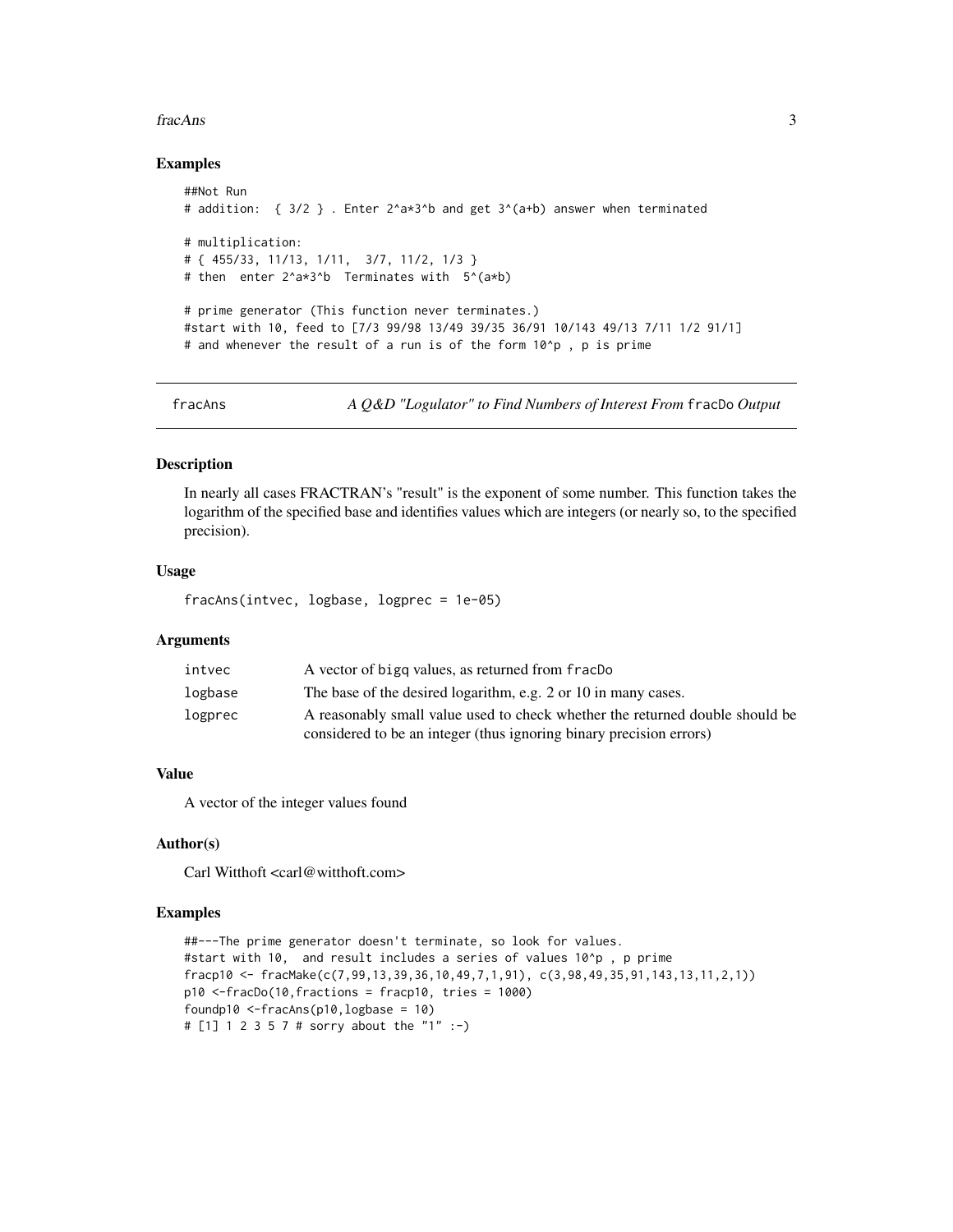#### <span id="page-3-0"></span>Description

This implements the FRACTRAN process, to wit For the first fraction f in the list for which nf is an integer, replace n by nf. Repeat this rule until no fraction in the list produces an integer when multiplied by n, then halt.

#### Usage

```
fracDo(input, fractions = NULL, nums, denoms, tries = 100,
stopFun = NULL, liveUpdate = TRUE, ...)
```
#### Arguments

| input      | The starting integer for the given FRACTRAN code (fraction sequence)                                                                                                                               |
|------------|----------------------------------------------------------------------------------------------------------------------------------------------------------------------------------------------------|
| fractions  | The sequence of fractions. Must be in bigq form. If NULL, then nums and<br>denoms must be supplied.                                                                                                |
| nums       | Vector of integers (or bigz values) representing the numerators of the FRAC-<br>TRAN fractions. If fractions is supplied, this is ignored.                                                         |
| denoms     | Vector of integers (or bigz values) representing the denominators of the FRAC-<br>TRAN fractions. If fractions is supplied, this is ignored.                                                       |
| tries      | A 'safety' limiter on the number of times to process the next integer generated.<br>This avoids possible infinite runs or other time-wasters.                                                      |
| stopFun    | Optional user-supplied function that can be used to terminate a FRACTRAN run<br>early, or to take min-run actions such as sending information to the console. See<br>Details for more information. |
| liveUpdate | If set to TRUE, a few dots and words are sent to the console to indicate that the<br>algorithm is still running.                                                                                   |
|            | Possible additional arguments for stopFun or future use.                                                                                                                                           |

#### Details

Some FRACTRAN programs do not terminate, most famously the prime generators. If a specific value is being looked for, an appropriate stopFun can be supplied to check for that value. stopFun must return a single logical value (R, as always will convert numerics to logical if necessary) indicating success as TRUE. The first argument to stopFun must accept a single bigq value. If there are more arguments, they must be entered after all named arguments. Note that this function does not have to send TRUE; it could be used solely to execute other commands mid-run. See [stopPrime](#page-5-1) for one such example.

#### Value

A vector of all the bigq values generated. These all have denominator  $=$  1, as they are the integers found in each iteration of the FRACTRAN algorithm.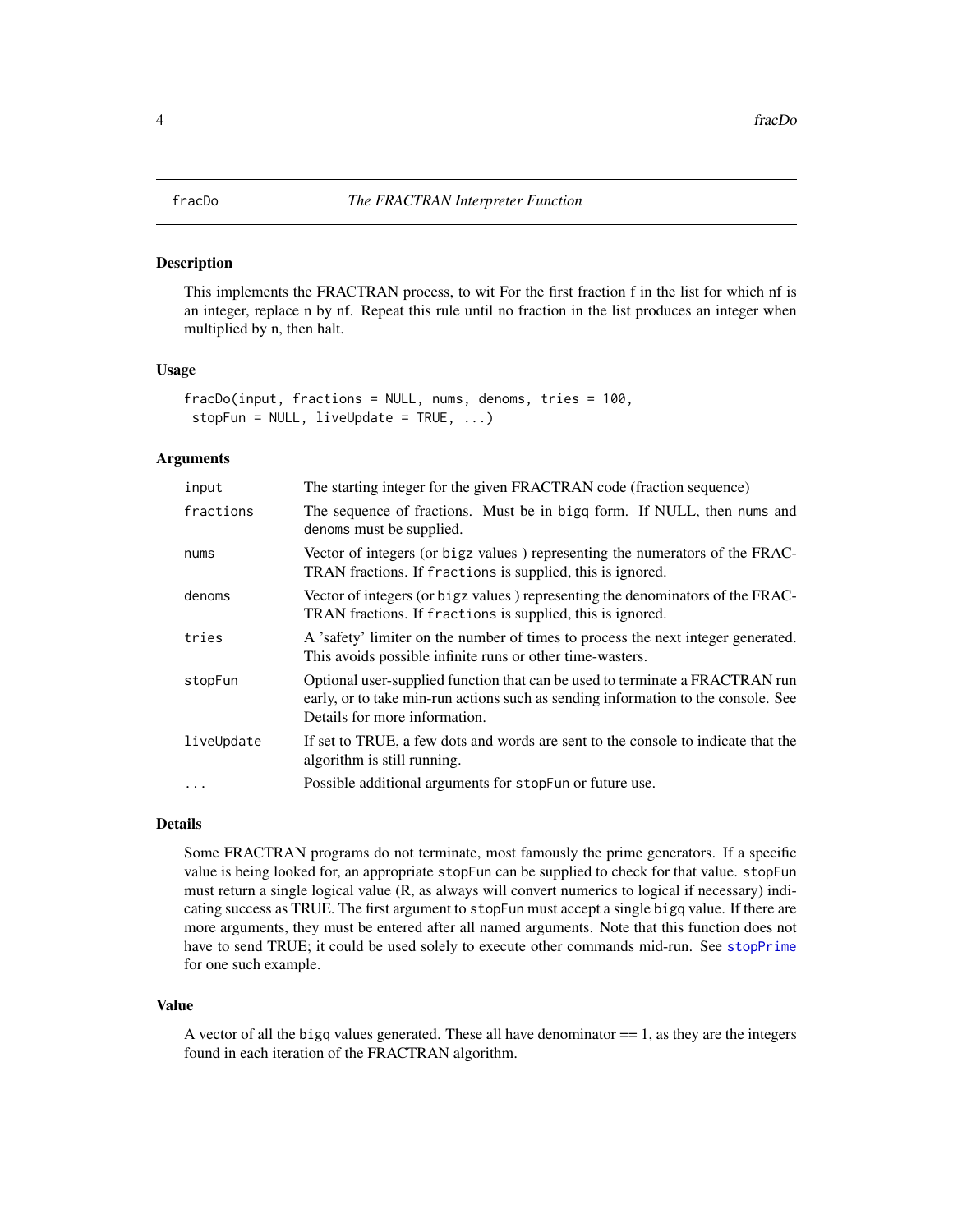#### <span id="page-4-0"></span>fracMake 5

### Author(s)

Carl Witthoft <carl@witthoft.com

#### References

```
https://esolangs.org/wiki/Fractran https://oeis.org/wiki/List_of_FRACTRAN_programs_
to_compute_core_sequences
```
#### See Also

[fracMake](#page-4-1)

#### Examples

```
# addition: { 3/2 } . enter 2^a*3^b and get 3^(a+b) answer when terminated
addit \leq fracDo(2^5*3^8,nums = 3, denoms = 2)
# Last value returned is what we want. But can't take log(bigq)
log(numerator(addit[length(addit)]),3)
```
<span id="page-4-1"></span>fracMake *Function to Create a Sequence of* bigq *Fractions*

#### Description

Feed this function a collection of numerator and denominator values; get a vector of bigq fractions suitable for use as a FRACTRAN program.

### Usage

fracMake(n, d = NULL)

#### Arguments

| n.  | Vector of integers to be used as numerators, or a Nx2 array of integers where    |
|-----|----------------------------------------------------------------------------------|
|     | each row contains a num, denom pair. If this is an arry, the input d is ignored. |
| - d | Vector of integers to be used as denominators. Ignored if n is an array          |

#### Value

Vector of bigq fractions.

#### Author(s)

Carl Witthoft <carl@witthoft.com>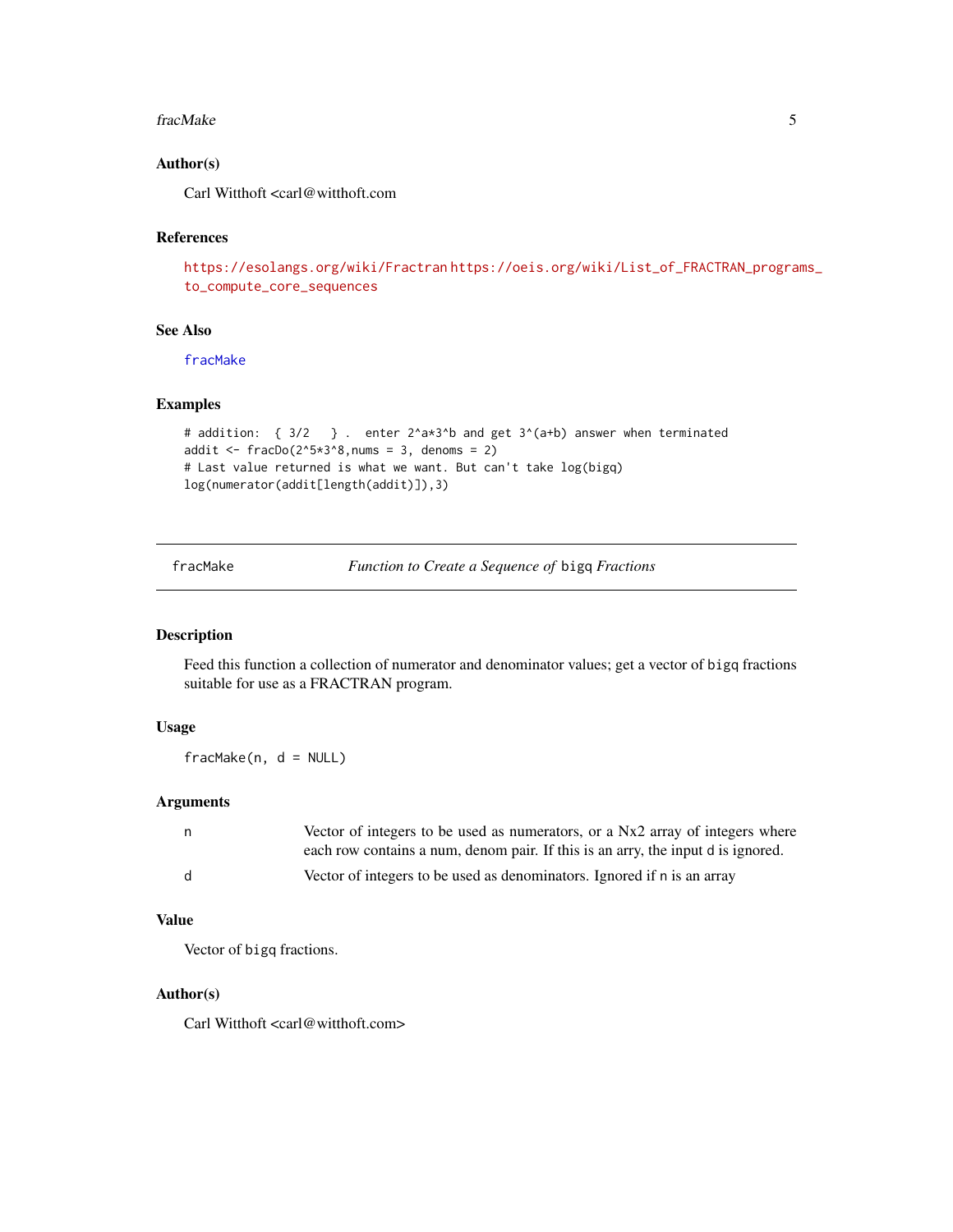#### <span id="page-5-1"></span><span id="page-5-0"></span>Description

This function is designed to be fed to fracDo as the argument stopFun. It will send a note to the console every time a prime number is found. It also serves as a sample of what a "stopping function" could look like - notice that despite the name, this function doesn't force-stop fracDo.

#### Usage

 $stopPrime(x, mantissa, returnVal = 0)$ 

#### Arguments

| $\mathsf{x}$ | The current integer generated with the FRACTRAN generator (fracDo.)                                                                                                                                     |
|--------------|---------------------------------------------------------------------------------------------------------------------------------------------------------------------------------------------------------|
| mantissa     | Choose the mantissa based on the prime-generating algorithm selected. Must be<br>an added argument to fracDo. See Details.                                                                              |
| returnVal    | Normally set to zero so as not to terminate the FRACTRAN program. If desired,<br>set to one (or TRUE) to terminate after the first prime is found. Must be an added<br>argument to fracDo. See Details. |

#### Details

There are two well-known prime generators for FRACTRAN, one of which uses powers of two and the other uses powers of 10. Select the mantissa to match one of these, or potentially any other FRACTRAN program which returns values as (mantissa)^(result) . When running fracDo, you must enter the value as an argument after all named arguments. Similarly, if desired, enter a value for returnVal to fracDo.

#### Value

Returns the specified value of returnVal so that fracDo will or will not terminate. Its "useful" output is cat-ed to the console.

#### Author(s)

Carl Witthoft <carl@witthoft.com>

#### Examples

```
##---The prime generator doesn't terminate, so look for values.
#start with 10, and result includes a series of values 10^p , p prime
fracp10 <- fracMake(c(7,99,13,39,36,10,49,7,1,91), c(3,98,49,35,91,143,13,11,2,1))
p10 <-fracDo(10,fractions = fracp10, tries = 1000,stopFun=stopPrime, mantissa = 10 )
# primes found are sent to console
# p10 contains all integers found.
```